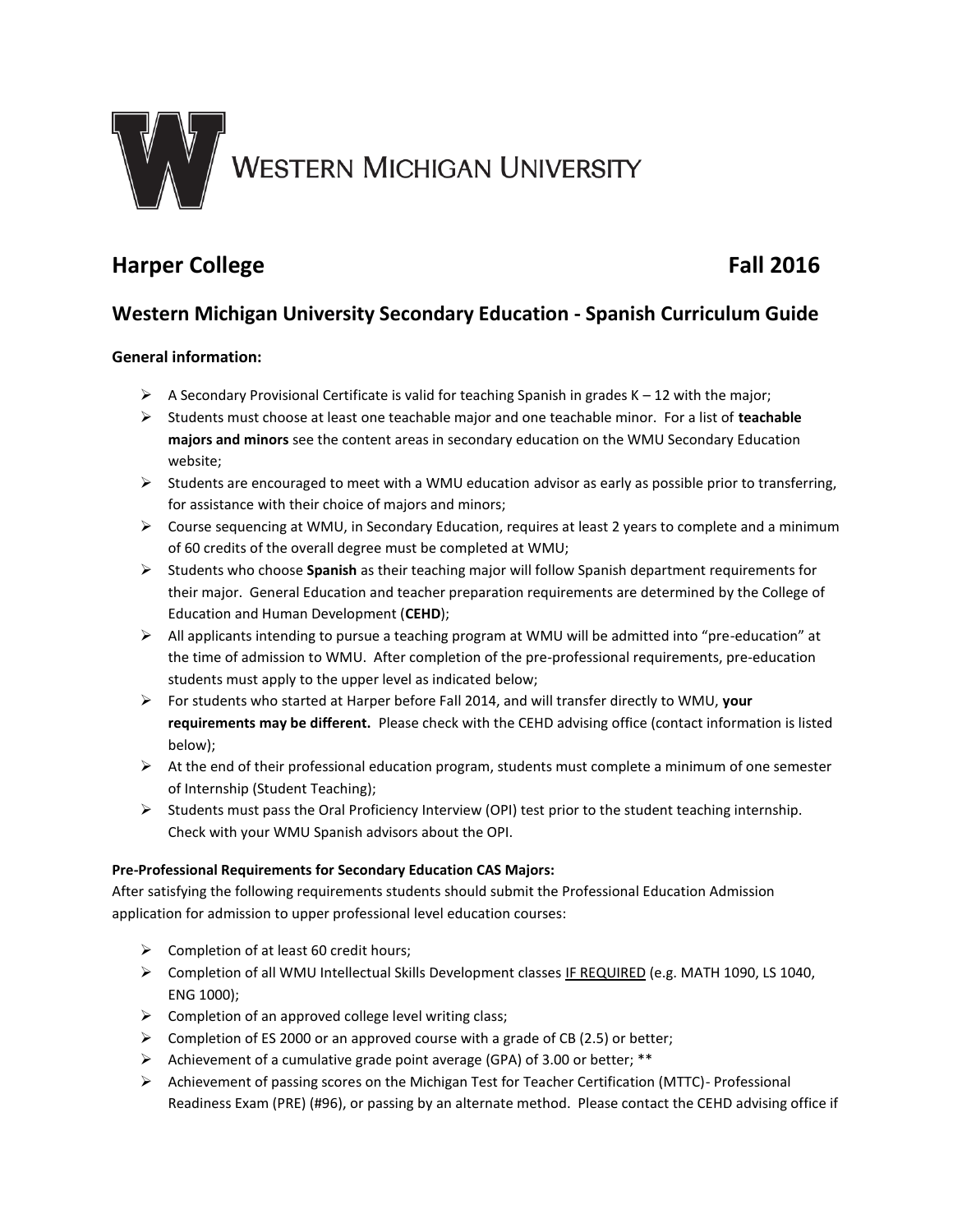you have questions. Students from states other than Michigan will have to take the test after they transfer to WMU;

- ▶ Completion of a background check through Castle Branch at portal.castlebranch.com/wc48 with Submission of Judgment of Sentence or Register of Action for any convictions, if necessary;
- $\triangleright$  Submission of a formal application to the Office of Admissions and Advising, Western Michigan University, Kalamazoo, MI 49008-5275;
- $\triangleright$  Please visit the WMU College of Education website for additional information.

\*\* Any student with a cumulative GPA between 2.75 and 2.99 who has met all of the other requirements may apply for provisional admission to the professional education program. Provisional admission decisions will be made by secondary education faculty and admission is not guaranteed.

#### **Courses that can be taken at Harper:**

| <b>WMU courses</b> | <b>Harper courses</b> |
|--------------------|-----------------------|
| <b>SPAN 1000</b>   | SPA 101               |
| <b>SPAN 1010</b>   | SPA 102               |
| <b>SPAN 2000</b>   | <b>SPA 201</b>        |
| <b>SPAN 2010</b>   | <b>SPA 201</b>        |
| <b>SPAN 3170</b>   | <b>SPA 205</b>        |
| <b>SPAN 3250</b>   | <b>SPA 210</b>        |
|                    |                       |

These Spanish courses are the prerequisites that are required to enter the 3000 level courses at WMU, but they will not count toward the teaching major. The major begins at the 3000 level.

Students who have had some contact with Spanish, through high school coursework or through other experiences, must take the Spanish online placement test. Please go to the Spanish department website and follow the directions.

Spanish as a minor for secondary education students will no longer be an option beginning Fall 2014. Transfer students who began college prior to Fall 2014 may still qualify. Please check with the Spanish department advisor.

#### **General education requirements:**

Please refer to the [WMU general education transfer guide](http://www.wmich.edu/admissions/transfer/guides/Harper/gened/) and talk with your WMU College of Education and Human Development (CEHD) advisor.

### **Contact information:**

Dr. Robert Felkel - Academic Advisor Dr. Michael Millar - Academic Advisor robert.felkel@wmich.edu michael.millar@wmich.edu (269) 387 - 3024 (269) 387 – 3026

Dr. Robert Vann - Academic Advisor robert.vann@wmich.edu (269) 387 - 3042